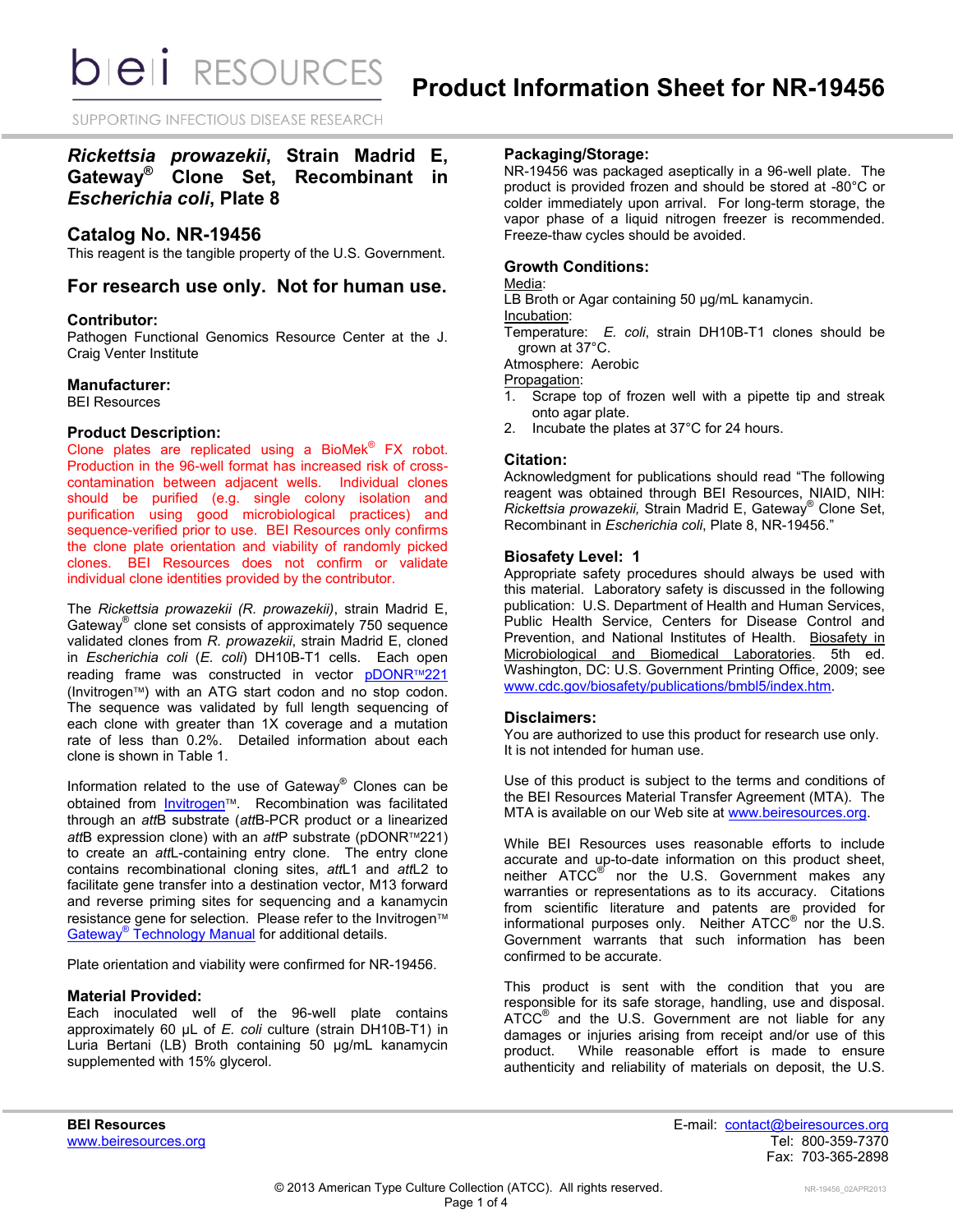**DIEII RESOURCES** 

SUPPORTING INFECTIOUS DISEASE RESEARCH

Government, ATCC<sup>®</sup>, their suppliers and contributors to BEI Resources are not liable for damages arising from the misidentification or misrepresentation of products.

#### **Use Restrictions:**

**This material is distributed for internal research, noncommercial purposes only.** This material, its product or its derivatives may not be distributed to third parties. Except as performed under a U.S. Government contract, individuals contemplating commercial use of the material, its products or its derivatives must contact the contributor to determine if a

license is required. U.S. Government contractors may need a license before first commercial sale.

## **References:**

1. Andersson, S. G., et al. "The Genome Sequence of *Rickettsia prowazekii* and the Origin of Mitochondria." Nature 396 (1998): 133-140. PubMed: 9823893.

ATCC $^{\circ}$  is a trademark of the American Type Culture **Collection** 



**Table 1:** *Rickettsia prowazekii***, Strain Madrid E, Gateway® Clone Set, Recombinant in** *Escherichia coli***, Plate 8 (ZRPAH) 1**

| Clone | Well             | <b>Locus ID</b> | <b>Description</b>                                                                                  | <b>ORF</b> | <b>Accession</b> | <b>Average Depth of</b> |
|-------|------------------|-----------------|-----------------------------------------------------------------------------------------------------|------------|------------------|-------------------------|
|       | <b>Position</b>  |                 |                                                                                                     | Length     | <b>Number</b>    | Coverage                |
| 47162 | A01              | <b>RP527</b>    | hypothetical protein RP527                                                                          | 1354       | NP 220900.1      | 1.384786                |
| 47131 | A02              | <b>RP034</b>    | hypothetical protein RP034                                                                          | 1357       | NP 220428.1      | 2.470155                |
| 47046 | $\overline{A03}$ | <b>RP068</b>    | hypothetical protein RP068                                                                          | 1357       | NP 220462.1      | 1.355195                |
| 46946 | A04              | <b>RP228</b>    | tail-specific protease precursor (CTP)                                                              | 1360       | NP 220614.1      | 4.323529                |
| 46906 | $\overline{A05}$ | RP313           | proline/BETAIN transporter (proP2)                                                                  | 1363       | NP 220696.1      | 5.250183                |
| 47246 | A06              | <b>RP302</b>    | translocation protein TolB                                                                          | 1366       | NP 220686.1      | 3.818448                |
| 47183 | A07              | <b>RP759</b>    | tRNA modification GTPase TrmE                                                                       | 1372       | NP 221111.1      | 3.115889                |
| 46914 | A08              | <b>RP808</b>    | (dimethylallyl)adenosine tRNA<br>methylthiotransferase                                              | 1372       | NP 221158.1      | 1.341837                |
| 47090 | A09              | RP842           | trigger factor                                                                                      | 1372       | NP 221190.1      | 4.251458                |
| 47206 | $\overline{A10}$ | <b>RP753</b>    | aspartate kinase                                                                                    | 1375       | NP 221105.1      | 4.487273                |
| 47002 | A11              | RP325           | glutamyl-tRNA synthetase                                                                            | 1378       | NP 220708.1      | 1.365022                |
| 47118 | A12              | <b>RP546</b>    | DNA repair protein RadA                                                                             | 1381       | NP 220919.1      | 1.353367                |
| 47251 | <b>B01</b>       | <b>RP173</b>    | signal recognition particle protein                                                                 | 1384       | NP 220563.1      | 2.45448                 |
| 46879 | <b>B02</b>       | <b>RP596</b>    | UDP-N-acetylmuramoylalanyl-D-<br>glutamyl- 2,6-diaminopimelate--D-<br>alanyl-D-alanyl ligase (murF) | 1384       | NP 220964.1      | 2.519509                |
| 46978 | <b>B03</b>       | <b>RP237</b>    | response regulator PleD                                                                             | 1387       | NP 220622.1      | 2.471521                |
| 47226 | <b>B04</b>       | <b>RP475</b>    | muropeptide permease AmpG                                                                           | 1393       | NP 220854.1      | 1.309404                |
| 47098 | <b>B05</b>       | <b>RP666</b>    | cell division protein FtsZ                                                                          | 1393       | NP 221028.1      | 4.003589                |
| 47010 | <b>B06</b>       | RP216           | cytochrome D ubiquinol oxidase subunit I                                                            | 1396       | NP 220602.1      | 2.363181                |
| 46999 | <b>B07</b>       | <b>RP675</b>    | exodeoxyribonuclease VII large subunit                                                              | 1396       | NP 221036.1      | 1.742837                |
| 47102 | <b>B08</b>       | <b>RP448</b>    | hypothetical protein RP448                                                                          | 1399       | NP 220829.1      | 2.414582                |
| 46885 | <b>B09</b>       | <b>RP526</b>    | transcription termination factor Rho                                                                | 1408       | NP 220899.1      | 4.365057                |
| 46990 | <b>B10</b>       | <b>RP407</b>    | hypothetical protein RP407                                                                          | 1411       | NP 220788.1      | 4.231751                |
| 47062 | <b>B11</b>       | RP805           | dihydrolipoamide dehydrogenase                                                                      | 1414       | NP 221155.1      | 1.350071                |
| 46955 | <b>B12</b>       | <b>RP089</b>    | 3-deoxy-D-manno-octulosonic-acid<br>transferase                                                     | 1420       | NP 220482.1      | 1.326761                |
| 46887 | CO <sub>1</sub>  | <b>RP571</b>    | sodium/pantothenate symporter (panF)                                                                | 1420       | NP 220943.1      | 4.417606                |
| 46911 | CO <sub>2</sub>  | RP665           | fumarate hydratase                                                                                  | 1420       | NP 221027.1      | 4.302817                |
| 47167 | CO <sub>3</sub>  | <b>RP074</b>    | NAD(P) transhydrogenase subunit BETA<br>(pntB)                                                      | 1432       | NP 220468.1      | 4.291201                |
| 47055 | CO <sub>4</sub>  | <b>RP294</b>    | guanosine pentaphosphate<br>phosphohydrolase (gppA)                                                 | 1447       | NP_220678.1      | 1.299931                |
| 47198 | C <sub>05</sub>  | RP623           | glutamyl-tRNA synthetase                                                                            | 1447       | NP 220990.1      | 3.866621                |
| 46983 | CO6              | <b>RP597</b>    | UDP-N-acetylmuramoylalanyl-D-<br>glutamate--2,6-diaminopimelate ligase                              | 1477       | NP 220965.1      | 1.299255                |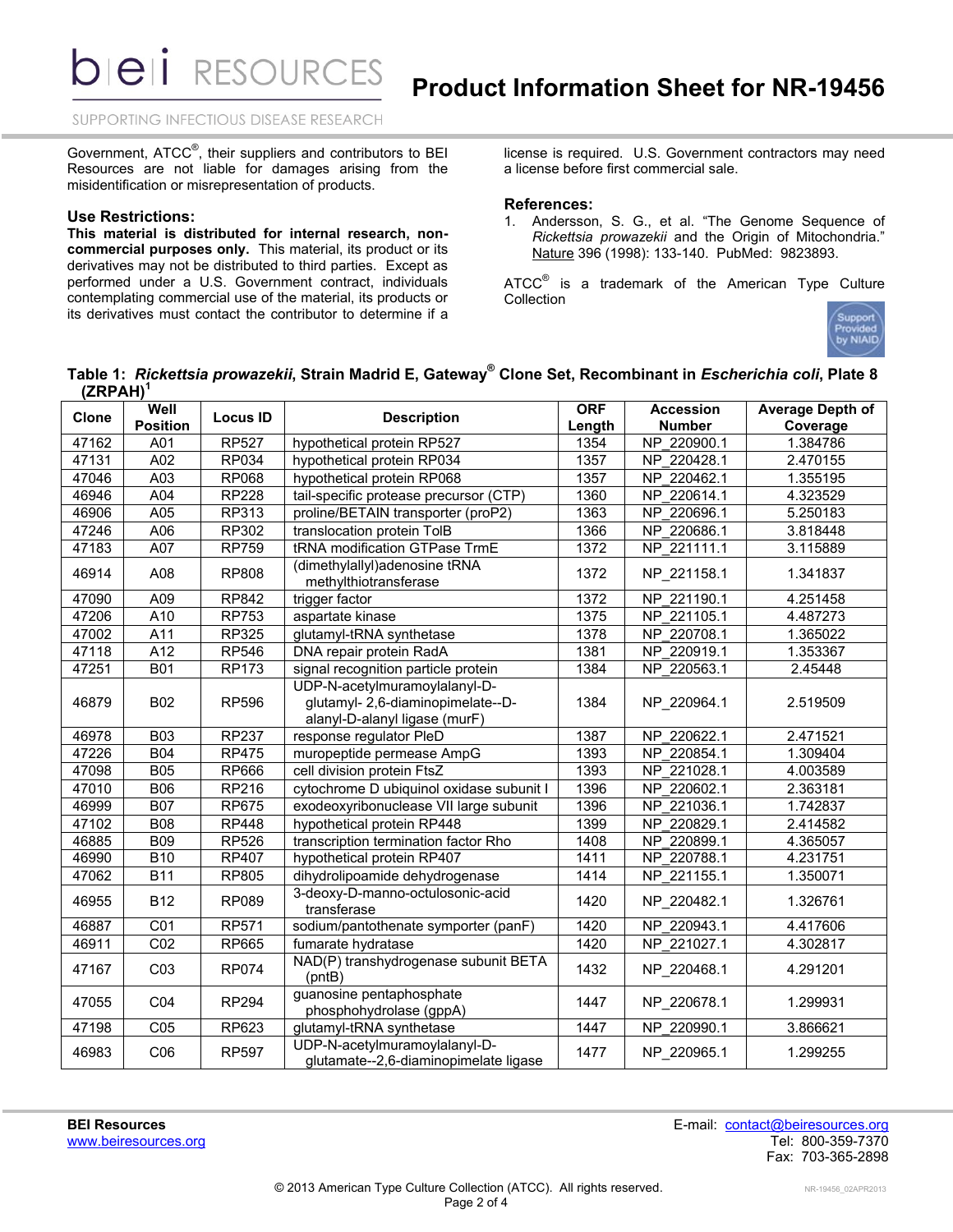**bieli** RESOURCES

# **Product Information Sheet for NR-19456**

SUPPORTING INFECTIOUS DISEASE RESEARCH

| <b>Clone</b> | Well<br><b>Position</b> | <b>Locus ID</b> | <b>Description</b>                                                                                                     | <b>ORF</b><br>Length | <b>Accession</b><br><b>Number</b> | <b>Average Depth of</b><br>Coverage |
|--------------|-------------------------|-----------------|------------------------------------------------------------------------------------------------------------------------|----------------------|-----------------------------------|-------------------------------------|
| 47034        | CO7                     | <b>RP151</b>    | aspartyl/glutamyl-tRNA amidotransferase<br>subunit B                                                                   | 1486                 | NP_220542.1                       | 1.251009                            |
| 47114        | C08                     | <b>RP265</b>    | isocitrate dehydrogenase                                                                                               | 1486                 | NP 220650.1                       | 2.2786                              |
| 46977        | C09                     | <b>RP291</b>    | VIRB10 protein (virB10)                                                                                                | 1486                 | NP 220675.1                       | 4.333782                            |
| 47038        | C <sub>10</sub>         | RP283           | putative monovalent cation/H+ antiporter<br>subunit D                                                                  | 1495                 | NP_220667.1                       | 2.274247                            |
| 47070        | C11                     | <b>RP542</b>    | replicative DNA helicase                                                                                               | 1495                 | NP 220915.1                       | 3.854181                            |
| 46938        | $\overline{C12}$        | <b>RP793</b>    | NADH dehydrogenase subunit M                                                                                           | 1510                 | NP 221143.1                       | 1.240397                            |
| 47110        | D01                     | RP821           | hypothetical protein RP821                                                                                             | 1513                 | NP_221170.1                       | 4.171183                            |
| 47087        | D02                     | <b>RP152</b>    | aspartyl/glutamyl-tRNA amidotransferase<br>subunit A                                                                   | 1516                 | NP 220543.1                       | 1.205145                            |
| 46970        | D <sub>0</sub> 3        | <b>RP602</b>    | patatin B1 precursor (pat1)                                                                                            | 1519                 | NP 220970.1                       | 2.229098                            |
| 47222        | D04                     | <b>RP247</b>    | UDP-N-acetylmuramate--L-alanine<br>ligase                                                                              | 1522                 | NP_220632.1                       | 1.13929                             |
| 47023        | D05                     | RP366           | apolipoprotein N-acyltransferase                                                                                       | 1525                 | NP 220749.1                       | 3.877377                            |
| 46930        | D06                     | <b>RP229</b>    | histidine kinase sensor protein (barA)                                                                                 | 1528                 | NP 220615.1                       | 3.295812                            |
| 47230        | D07                     | RP053           | ADP, ATP carrier protein                                                                                               | 1531                 | NP 220447.1                       | 3.856303                            |
| 46934        | D08                     | <b>RP142</b>    | leucyl aminopeptidase                                                                                                  | 1537                 | NP 220533.1                       | 1.207547                            |
| 47210        | D <sub>09</sub>         | <b>RP739</b>    | ADP, ATP carrier protein                                                                                               | 1537                 | NP 221091.1                       | 1.216005                            |
| 47239        | D <sub>10</sub>         | <b>RP477</b>    | ADP, ATP carrier protein                                                                                               | 1540                 | NP 220856.1                       | 1.185714                            |
| 46994        | D11                     | <b>RP590</b>    | virulence factor MVIN (mviN)                                                                                           | 1558                 | NP 220959.1                       | 1.19448                             |
| 47083        | $\overline{D12}$        | <b>RP509</b>    | phosphomannomutase (exoC)                                                                                              | 1561                 | NP 220885.1                       | 1.718129                            |
| 46927        | E01                     | <b>RP683</b>    | methionyl-tRNA synthetase                                                                                              | 1561                 | NP 221044.1                       | 2.15631                             |
| 47122        | E02                     | RP382           | hypothetical protein RP382                                                                                             | 1567                 | NP 220763.1                       | 1.150606                            |
| 46943        | E03                     | <b>RP314</b>    | alkaline protease secretion protein AprE                                                                               | 1570                 | NP 220697.1                       | 1.592214                            |
| 47078        | E04                     | <b>RP500</b>    | ADP, ATP carrier protein                                                                                               | 1573                 | NP 220876.1                       | 4.902098                            |
| 47126        | E05                     | RP803           | F0F1 ATP synthase subunit alpha                                                                                        | 1573                 | NP_221153.1                       | 5.331214                            |
| 47094        | E06                     | RP282           | putative monovalent cation/H+ antiporter<br>subunit D                                                                  | 1576                 | NP 220666.1                       | 3.857234                            |
| 47150        | E07                     | RP619           | propionyl-COA carboxylase BETA chain<br>precursor (pccB)                                                               | 1579                 | NP_220986.1                       | 4.937302                            |
| 47059        | E08                     | <b>RP476</b>    | lipopolysaccharide 1,2-<br>glucosyltransferase (rfaJ)                                                                  | 1588                 | NP_220855.1                       | 2.670655                            |
| 47191        | E09                     | <b>RP586</b>    | preprotein translocase subunit SecD                                                                                    | 1591                 | NP 220955.1                       | 1.686989                            |
| 46924        | E10                     | <b>RP847</b>    | bifunctional N5-glutamine S-adenosyl-L-<br>methionine-dependent<br>methyltransferase/tRNA (m7G46)<br>methyltransferase | 1591                 | NP 221195.1                       | 4.423633                            |
| 47220        | E11                     | <b>RP157</b>    | multidrug resistance protein B (emrB)                                                                                  | 1594                 | NP 220548.1                       | 5.033877                            |
| 47234        | E12                     | RP329           | hypothetical protein RP329                                                                                             | 1597                 | NP 220712.1                       | 4.99186                             |
| 46950        | F01                     | RP855           | hypothetical protein RP855                                                                                             | 1597                 | NP_221203.1                       | 4.336255                            |
| 46966        | $F_{02}$                | RP371           | lysyl-tRNA synthetase                                                                                                  | 1621                 | NP 220754.1                       | 3.951265                            |
| 46874        | F03                     | RP405           | cytochrome c oxidase polypeptide I                                                                                     | 1639                 | NP 220786.1                       | 4.253813                            |
| 46902        | F04                     | RP865           | DNA polymerase III subunits gamma and<br>tau                                                                           | 1660                 | NP_221213.1                       | 4.195783                            |
| 47106        | F05                     | RP214           | ABC transporter ATP-binding protein                                                                                    | 1681                 | NP 220600.1                       | 3.992861                            |
| 47066        | F06                     | <b>RP789</b>    | hypothetical protein RP789                                                                                             | 1696                 | NP 221139.1                       | 3.585495                            |
| 47242        | F07                     | RP182           | DNA repair protein RECN (recN)                                                                                         | 1699                 | NP 220571.1                       | 4.691583                            |
| 46960        | F08                     | <b>RP478</b>    | hypothetical protein RP478                                                                                             | 1699                 | NP_220857.1                       | 4.187758                            |
| 46918        | F09                     | <b>RP048</b>    | putative inner membrane protein<br>translocase component YidC                                                          | 1717                 | NP_220442.1                       | 3.931275                            |
| 47186        | F10                     | RP441           | hypothetical protein RP441                                                                                             | 1717                 | NP 220822.1                       | 4.848573                            |
| 46894        | F11                     | RP567           | penicillin binding protein (pbpA2)                                                                                     | 1720                 | NP_220939.1                       | 3.586047                            |

**BEI Resources** E-mail: [contact@beiresources.org](mailto:contact@beiresources.org) [www.beiresources.org](http://www.beiresources.org/) Tel: 800-359-7370 Fax: 703-365-2898